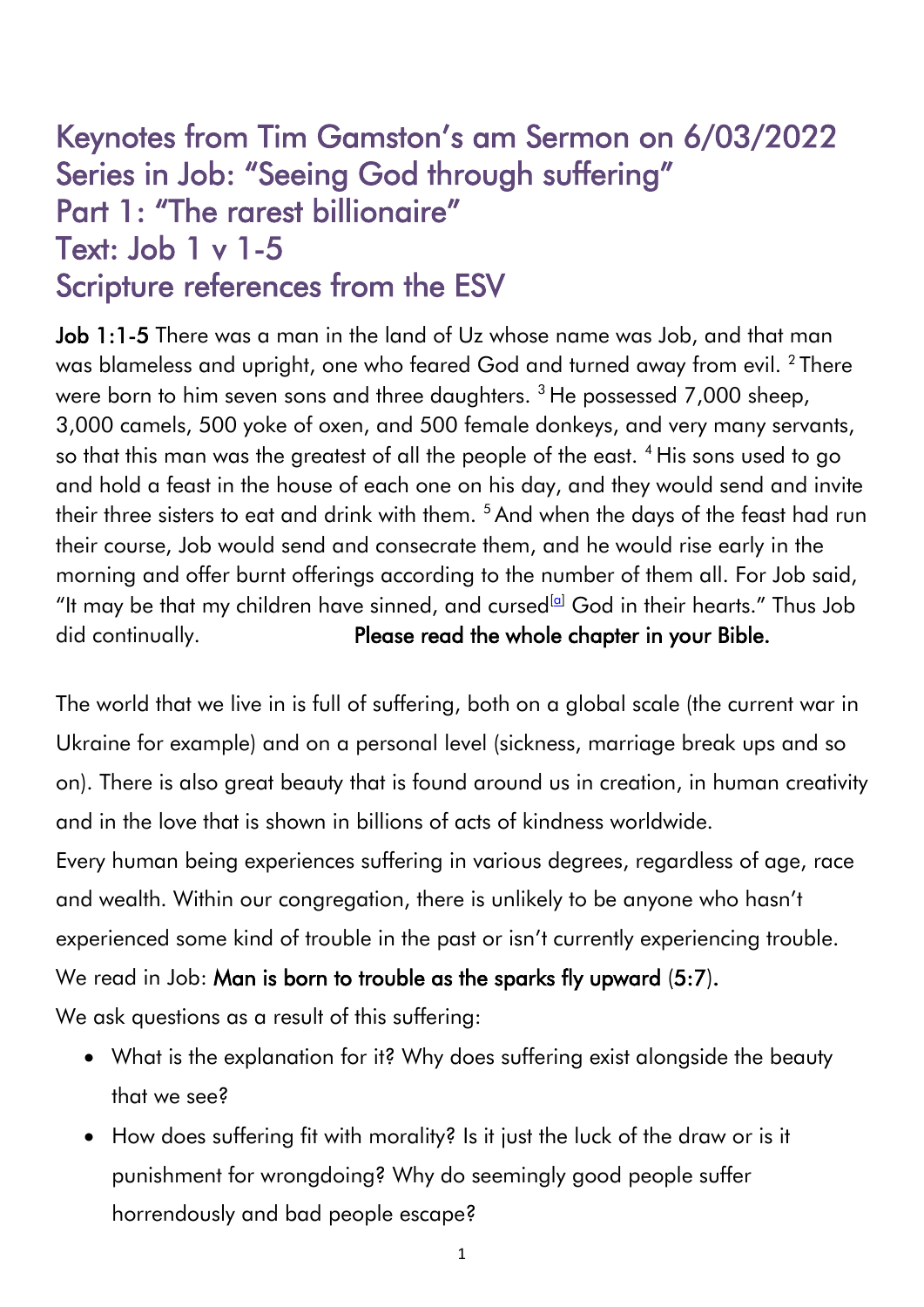• How does belief in God relate to suffering? If God is good, why does he allow suffering? If he is all-powerful, why doesn't he stop suffering? Who actually controls the universe – God, Satan or humans? Will God do anything about the suffering in the world?

If you are currently experiencing suffering, your questions may be more personal.

- Why me and when will it stop?
- How am I meant to respond to my suffering?
- What does my response to my suffering reveal about me, my beliefs and my relationship with God?

To try to make sense of some of those questions, over the next few weeks we are going to look at what God has to say about suffering. We will look at human wisdom and see how it draws wrong conclusions. We will seek to understand suffering from the vantage point of heaven as we study the book of Job. It is a book given to us by God as part of scripture – God's word breathed out for us. It is a book that takes

### an honest look at the man who lost everything.

Without a right and healthy understanding of suffering in God's world, our faith will crumble. We won't have confidence in God when suffering comes, or experience the joy in suffering that confidence in God produces. For many people, experiencing suffering leads to a denial of the existence of God, and hence a loss of faith.

The book of Job shows us the journey of one man as he and his friends try to make sense of his suffering and wrestle with the justice of God. It is the journey of a man who suffered the loss of everything and arrived, not at a place of atheism, but at a place of seeing God more clearly.

# This book is the journey of a man who saw God through suffering. It is not just his story. It is also our story and it is the story of Jesus.

The first few verses of the book introduce us to this man called Job, and tell us six things about him which we need to understand if we are going to understand the rest of the book.

1. He is a man (v1). Whilst apparently obvious, this is also very significant. The original Hebrew says: 'A man there was…' The emphasis is on the fact that Job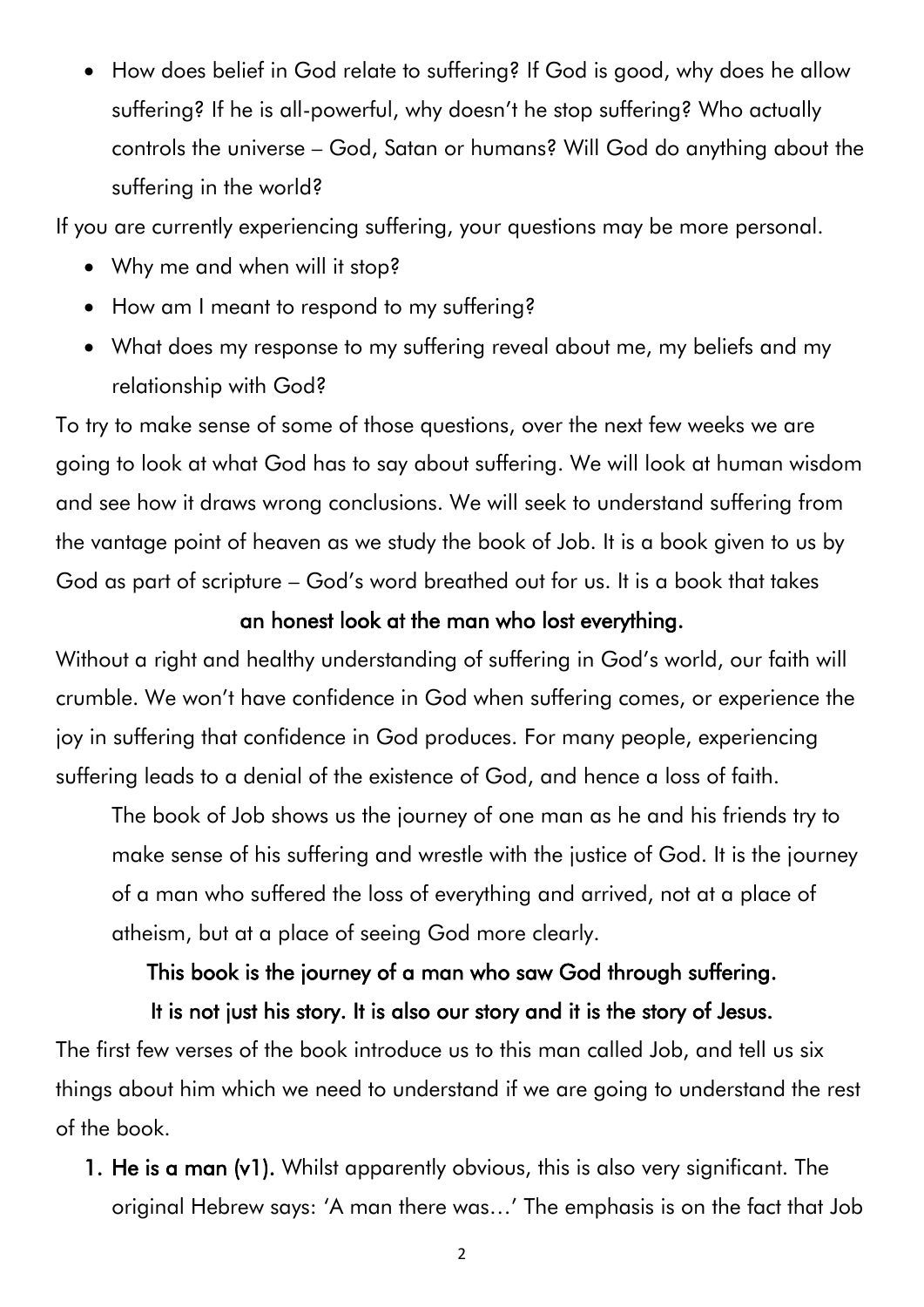was a human being like us, though he probably suffered more than we will ever suffer.

#### He wasn't superhuman. He was one of us.

- 2. He is a located man (v1). He lived in the land of Uz. It was a real place (also mentioned in the book of Lamentations) but it certainly wasn't in the Promised Land. His story does not synchronize with the history of Israel., and it would appear that Job lived before Israel became a nation. He was probably around at the time of Abraham, but he had no knowledge of God's promise to Abraham, the exodus of Israel from Egypt, the Law of Moses or the conquest of the land of Canaan.
- He knew almost nothing of God and yet what he does know of God leads him to fear, worship and obey God. If, despite his limited knowledge, he was able to journey through suffering and come out trusting in God, then we, who now have the complete revelation of God to us in his Word, will find ourselves enabled to come through our suffering trusting in God.
- 3. He is a family man (v2). Job was blessed with seven sons the perfect number according to Ruth and Hannah elsewhere in scripture. Not only that, but he also had three daughters.

### Job has the perfect family.

4. He is a wealthy man (v3). Job is a farmer with a huge stock of animals, a huge farm and a huge staff to manage the farm. He was not an insignificant nomad, but a great man in his world.

#### Job is the equivalent of our billionaires

- 5. He is a blameless man (v1). It is remarkable that this can be said about him. Jesus warns us that riches can be a huge hindrance to people coming to know God. (Matt 19:24, 6:24 see p4). Despite his wealth, Job was a man whose heart was directed towards God.
- Though not sinless, he was blameless. He dealt with people honestly and with justice and integrity.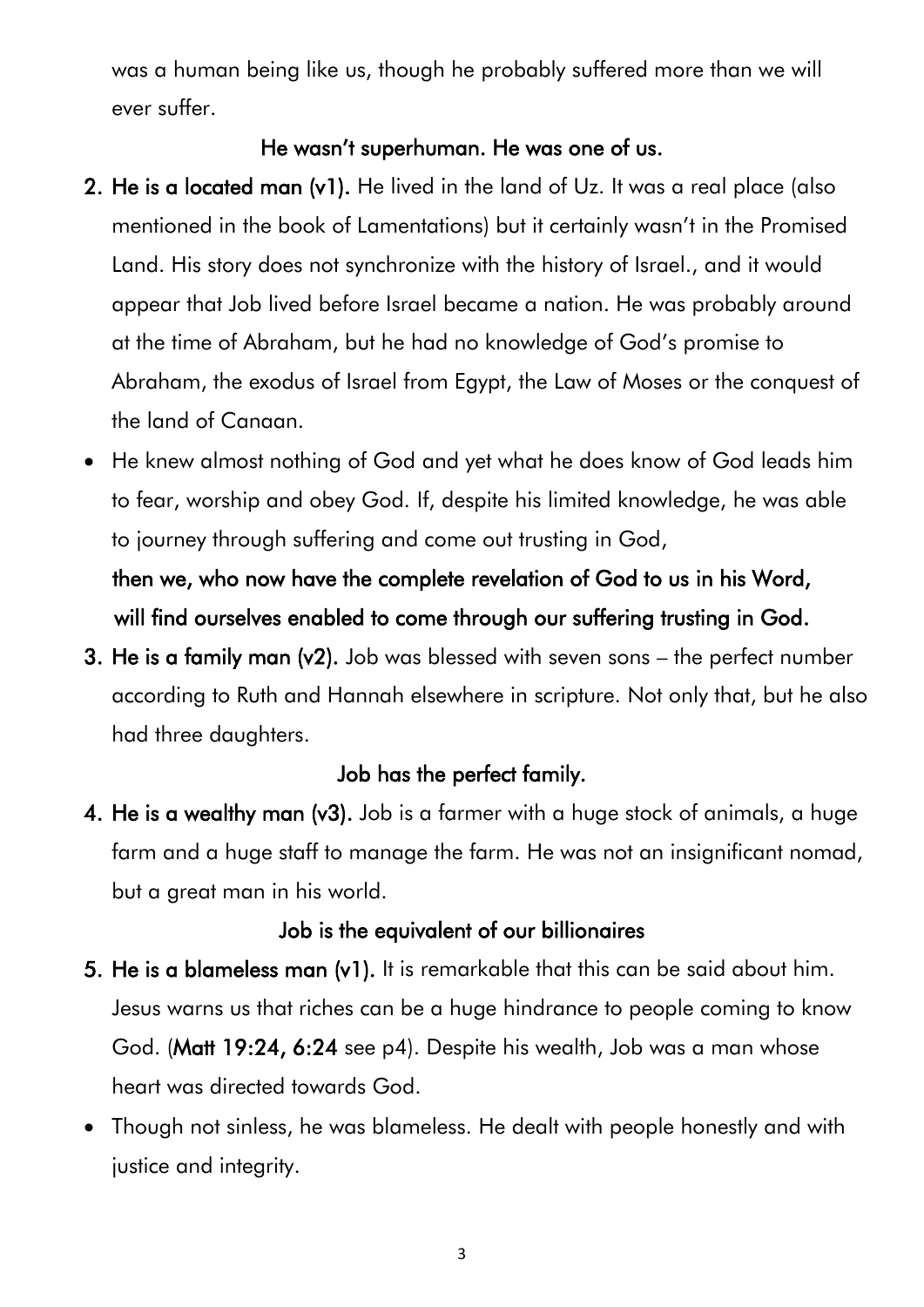- He feared God, not with dread, but with a reverence that led to loving worship and obedience.
- He was a moral man he turned away from evil (v1) and towards God in repentance.

Later, we will see that Job knew that God was the creator of the world, and ran it with justice. That belief in the justice of God will be tested by the fire of suffering.

Job was a man of personal integrity who feared God and lived a life of repentance Yet the dark cloud of sin could be seen on the horizon.

6. He is a concerned man (vv4-5). We see Job's blamelessness in the way he is concerned for his children. He is not concerned about any temporal issues, but rather for their godliness, even though they are adult children, living in their own homes. After family gatherings, Job would send for them and offer a sacrifice (v5). He was so concerned that his children might have, even inadvertently, acted as if God were dead that he made atonement for their sin, burning an animal as a sacrifice. This is a picture of the great wrath of God against sin falling, not on his children, but on a substitute. Those of us who have children can learn from this. We may not sacrifice animals to atone for

their sin, but we can and should sacrifice time to pray for them.

# This is Job, the man we are going to sit with as he comes to know God through his suffering.

We can look at Job and miss who we're meant to be looking at. Though we can rightly draw conclusions from Job's life, the whole purpose of this book is to help us see God, especially in the midst of our suffering. As we go through this book of Job and through our own suffering, there are two things that we should **not** do.

1) We shouldn't trust in riches. Job is an example of someone who was rich and righteous but he is rare in the world of the rich. He really is the rarest billionaire. The Bible warns us against riches because they can take our heart away from God, and become the thing we trust. Jesus warned us about the danger that wealth and possessions pose to our soul. (Matt 6:24 see p4). We,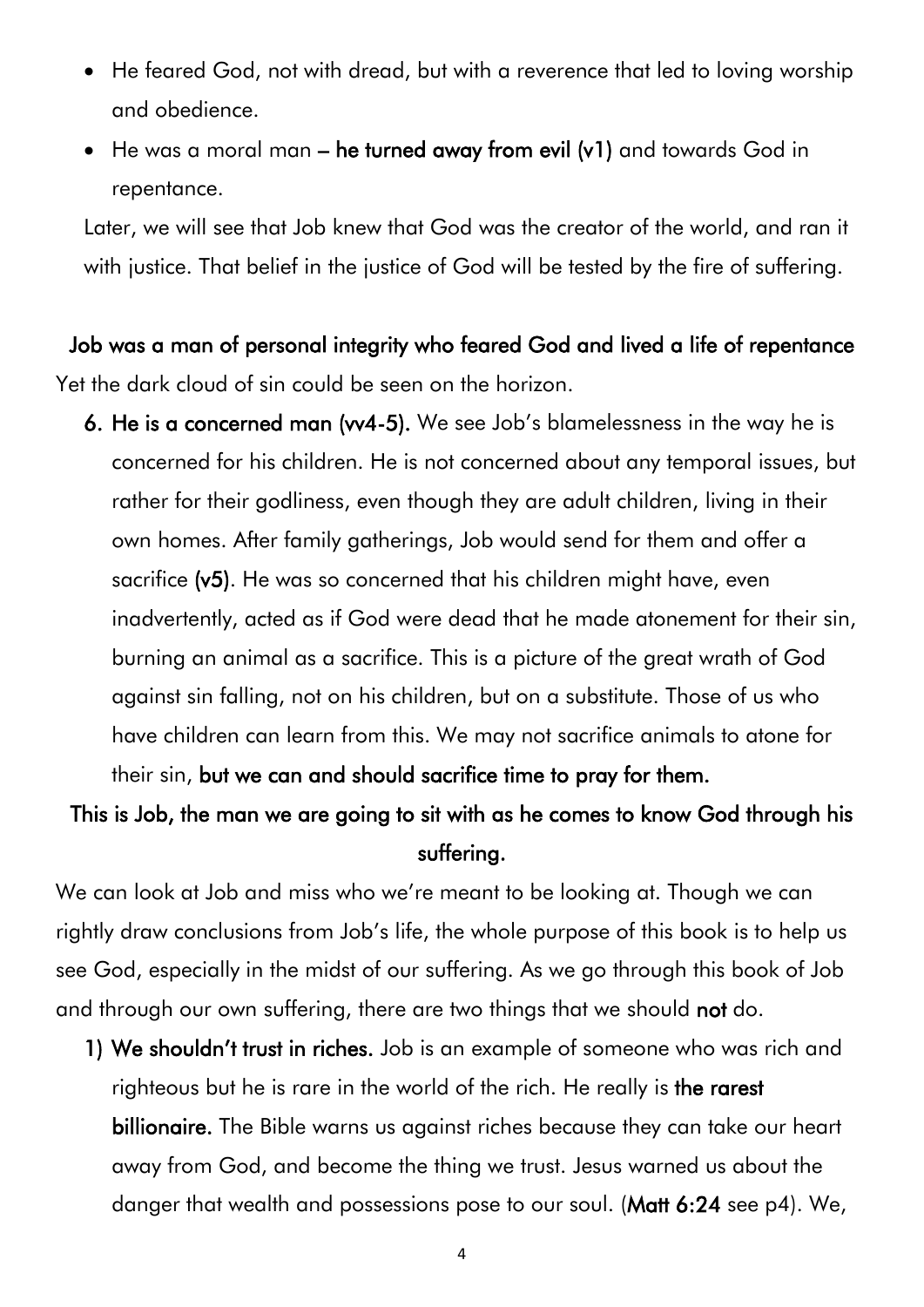in this part of the world, are rich. Psalm 62:10 warns: If riches increase, set not your heart on them. We will see that Job has a heart that is set on God, not on riches, and that his faith, though severely tested, withstood the fires of affliction.

### Job had faith in God and not in his riches.

## We, too, need to keep trusting in God in the midst of suffering.

2) We shouldn't miss Christ. The book of Job is our story too, and the story of all human life on earth. It is also the story of another man to whom Job points us.

### It is the story of the Lord Jesus Christ.

- Job, a blameless man, made atonement for the sins of his children.
- Jesus, a truly sinless man, made atonement for our sin.

Despite God's good gifts to Job and his family, sin lurked in the hearts of children. This is true for all of us. There is beauty all around us – the beauty of nature, friendship, family and kindness and

# all of that is because of the grace of God.

The world is bad, but not as bad as it could be, because God graciously holds back evil and gives us good things. Yet despite this, sin still lurks in our hearts. We take the good gifts of God but we don't want God. We want to be first in our lives, and not have him ruling over us. We live as if God is dead, instead of fearing him and turning away from evil.

The Bible calls this sin, and it warrants the eternal wrath of God. God, in his mercy, has made provision for the wrath to fall on another instead of us.

- Job offered an animal sacrifice for his children, thus pointing forwards Jesus who offered himself up to death on a cross, so that the fire of God's judgement fell on him, rather than on those who put their trust in him
- Job had his wealth and health taken from him, but Jesus Christ voluntarily made himself poor by exchanging the splendour of heaven and the worship of angels for the guilt and shame of the cross so that we might be spiritually rich.

# Jesus Christ gave up his life to death on the cross